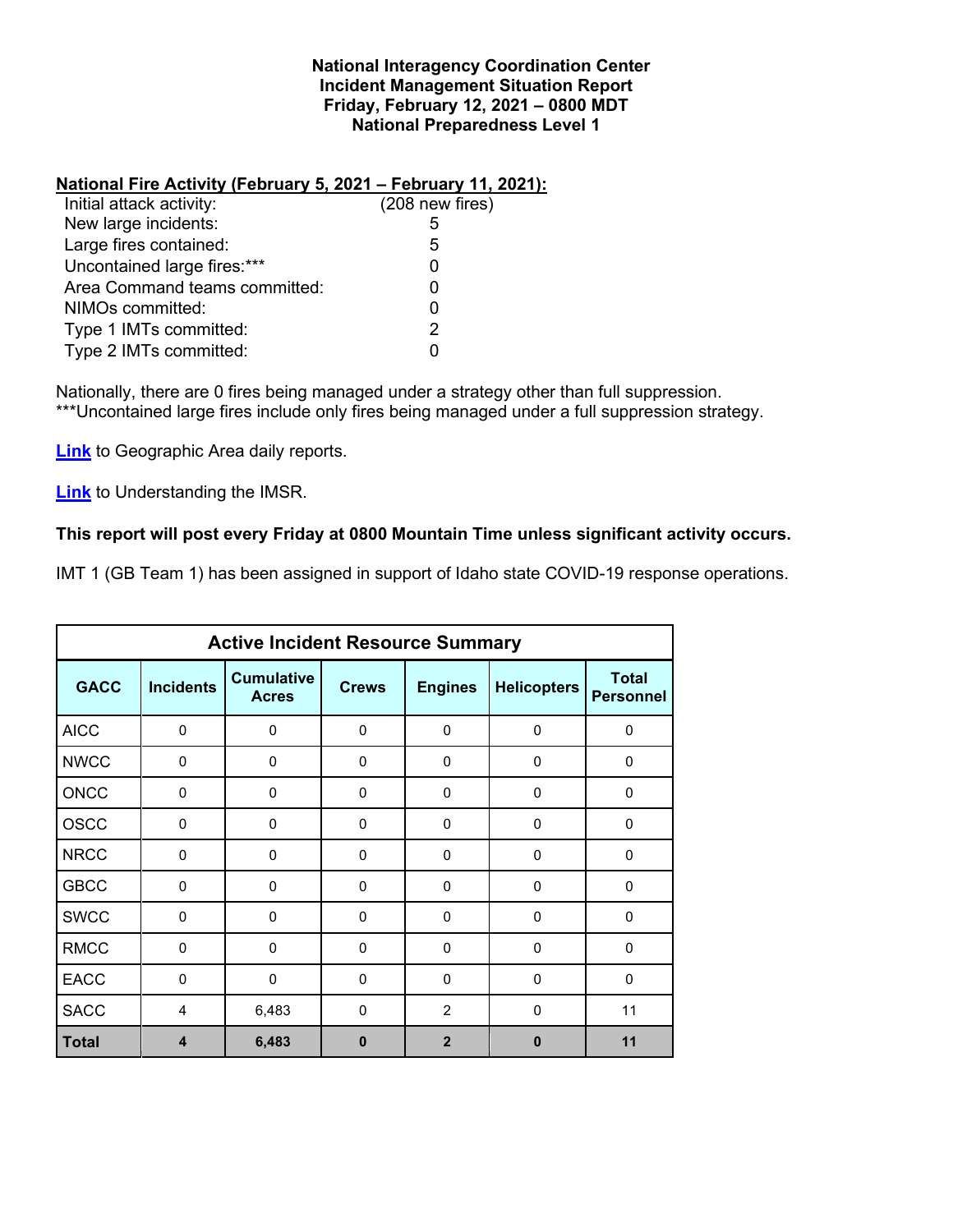| Southern Area (PL 1)     |     |
|--------------------------|-----|
| New fires:               | 131 |
| New large incidents:     |     |
| Uncontained large fires: |     |

| <b>Incident Name</b> | Unit          |       | <b>Size</b> |     | Ctn/<br>$\frac{0}{6}$ | Est     | Personnel |         | Resources |      |      | <b>Strc</b> | \$\$      | Origin    |
|----------------------|---------------|-------|-------------|-----|-----------------------|---------|-----------|---------|-----------|------|------|-------------|-----------|-----------|
|                      |               | Acres | Chge        |     | Comp                  | Total   | Chge      | Crw     | Eng       | Heli | Lost | <b>CTD</b>  | Own       |           |
| * Brent Twig         | <b>TX-TXS</b> | 1.100 | ---         | 100 | Ctn                   | $--$    |           | $---$   |           |      |      |             | <b>NR</b> | <b>ST</b> |
| * Daphne<br>Prairie  | <b>TX-TXS</b> | 747   | $---$       | 100 | Ctn                   | $--$    |           | $---$   |           |      |      |             | <b>NR</b> | <b>ST</b> |
| * Smutgrass          | <b>FL-FLS</b> | 430   | $- - -$     | 100 | Ctn                   | $- - -$ |           | $- - -$ | $\Omega$  | ◠    |      |             | 4K        | <b>ST</b> |
| * North Jones        | <b>TX-TXS</b> | 4,000 | ---         | 100 | <b>CTN</b>            | $--$    | 2         | $---$   |           |      |      |             | <b>NR</b> | <b>ST</b> |

TXS – Texas A&M Forest Service FLS – Florida Forest Service

# **Rocky Mountain Area (PL 1)**

| New fires:               |  |
|--------------------------|--|
| New large incidents:     |  |
| Uncontained large fires: |  |

| Incident Name     | Unit   | Size  |       |     | Ctn/<br>%<br>Comp |       |       |      |     |     |      |      |     |      |  |  |  |  |  |  |  |  |  |  | Est | Personnel |  |  | <b>Resources</b> |  | <b>Strc</b> | \$\$ | Origin |
|-------------------|--------|-------|-------|-----|-------------------|-------|-------|------|-----|-----|------|------|-----|------|--|--|--|--|--|--|--|--|--|--|-----|-----------|--|--|------------------|--|-------------|------|--------|
|                   |        | Acres | Chge  |     |                   |       | Total | Chge | Crw | Eng | Heli | Lost | CTD | Own  |  |  |  |  |  |  |  |  |  |  |     |           |  |  |                  |  |             |      |        |
| Creek<br>* Bear C | CO-JEX | 536   | $---$ | 100 | Ctn               | $---$ |       | ---  |     |     |      |      |     | CNTY |  |  |  |  |  |  |  |  |  |  |     |           |  |  |                  |  |             |      |        |

JEX – Jefferson County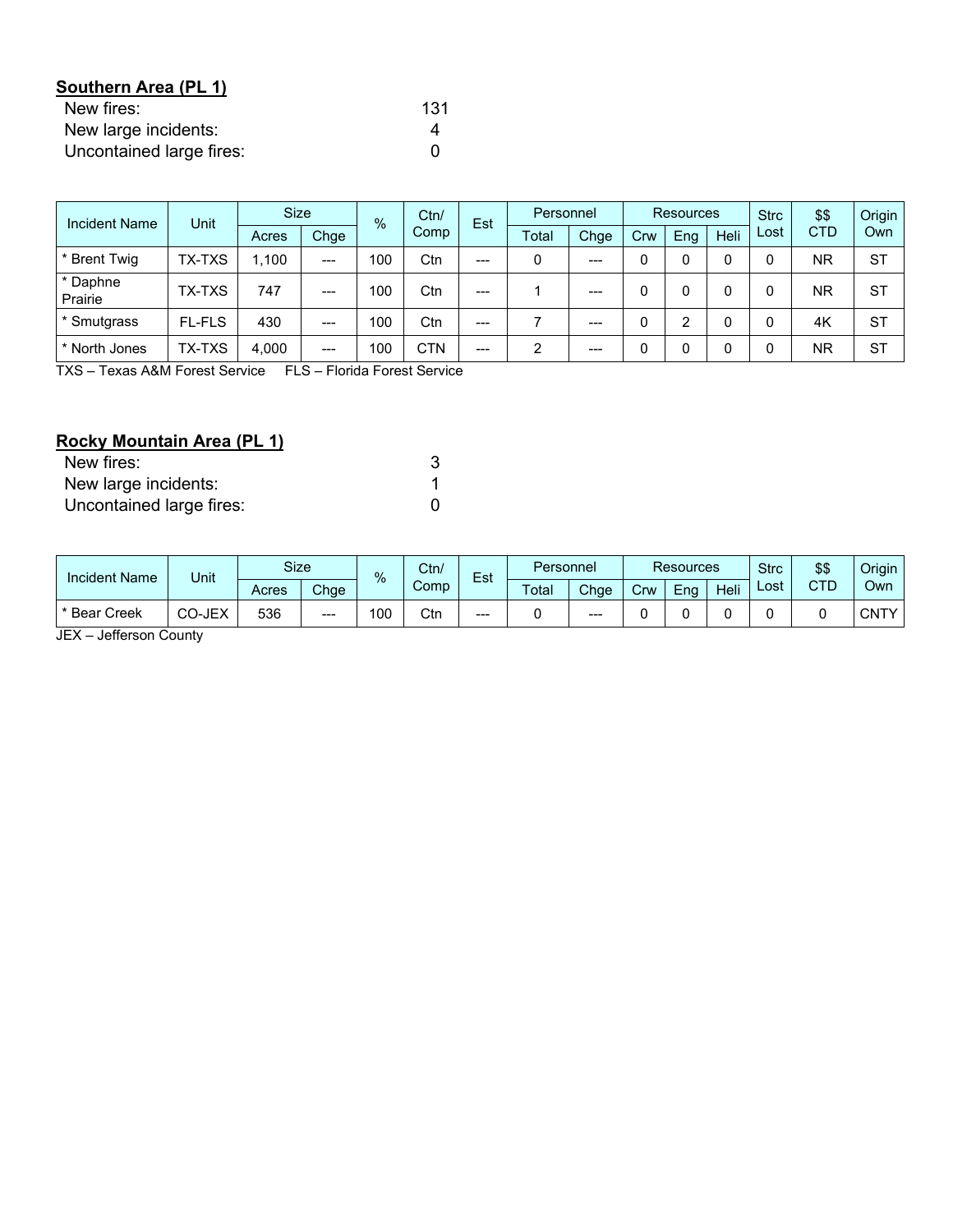| Area                     |              | <b>BIA</b>     | <b>BLM</b>     | <b>FWS</b>   | <b>NPS</b>   | ST/OT          | <b>USFS</b>    | <b>TOTAL</b>   |
|--------------------------|--------------|----------------|----------------|--------------|--------------|----------------|----------------|----------------|
|                          | <b>FIRES</b> | $\mathbf 0$    | $\mathbf 0$    | $\mathbf 0$  | $\mathbf 0$  | $\mathbf 0$    | $\mathbf 0$    | $\mathbf 0$    |
| Alaska Area              | <b>ACRES</b> | $\mathbf 0$    | $\mathbf 0$    | $\mathbf 0$  | $\mathbf 0$  | $\mathbf 0$    | $\mathbf 0$    | $\mathbf 0$    |
| Northwest Area           | <b>FIRES</b> | $\mathbf 0$    | $\mathbf 0$    | $\mathbf 0$  | $\mathbf 0$  | $\mathbf 0$    | $\mathbf 0$    | $\mathbf 0$    |
|                          | <b>ACRES</b> | $\mathbf 0$    | $\mathbf{0}$   | $\mathbf 0$  | $\mathbf 0$  | $\mathbf{0}$   | $\mathbf 0$    | $\pmb{0}$      |
| Northern California Area | <b>FIRES</b> | $\mathbf 0$    | $\mathbf 0$    | $\mathbf 0$  | $\mathbf 0$  | 11             | $\mathbf 0$    | 11             |
|                          | <b>ACRES</b> | $\mathbf 0$    | $\mathbf{0}$   | $\mathbf 0$  | $\mathbf 0$  | $6\phantom{1}$ | 0              | $6\phantom{1}$ |
| Southern California Area | <b>FIRES</b> | $\mathbf 0$    | $\mathbf 0$    | $\mathbf 0$  | $\mathbf 0$  | 28             | $\,6$          | 34             |
|                          | <b>ACRES</b> | $\mathbf 0$    | $\mathbf 0$    | $\mathbf 0$  | $\mathbf 0$  | $\overline{2}$ | $\mathbf{1}$   | 3              |
| Northern Rockies Area    | <b>FIRES</b> | $\mathbf 0$    | $\mathbf 0$    | $\mathbf 0$  | $\mathbf 0$  | $\mathbf 0$    | $\mathbf 0$    | $\mathbf 0$    |
|                          | <b>ACRES</b> | $\mathbf 0$    | $\mathbf{0}$   | $\mathbf 0$  | $\mathbf{0}$ | $\mathbf{0}$   | $\mathbf 0$    | $\mathbf 0$    |
| <b>Great Basin Area</b>  | <b>FIRES</b> | $\overline{4}$ | 5              | $\mathbf{1}$ | $\mathbf 0$  | $\overline{4}$ | $\mathbf 0$    | 14             |
|                          | <b>ACRES</b> | 33             | $\overline{5}$ | $\mathbf 0$  | $\mathbf 0$  | 146            | $\pmb{0}$      | 184            |
| Southwest Area           | <b>FIRES</b> | $\mathbf{1}$   | $\mathbf 0$    | $\mathbf 0$  | $\mathbf 0$  | $\mathbf{1}$   | $\mathfrak{S}$ | 5              |
|                          | <b>ACRES</b> | $\mathbf{1}$   | $\pmb{0}$      | $\mathbf 0$  | $\mathbf 0$  | $\mathbf 0$    | 18             | 19             |
|                          | <b>FIRES</b> | $\mathbf 0$    | $\mathbf 0$    | $\mathbf 0$  | $\mathbf 0$  | 3              | $\mathbf 0$    | 3              |
| Rocky Mountain Area      | <b>ACRES</b> | $\mathbf 0$    | $\mathbf 0$    | $\bf 0$      | $\pmb{0}$    | 195            | $\pmb{0}$      | 195            |
| Eastern Area             | <b>FIRES</b> | $\mathbf 0$    | $\mathbf 0$    | $\mathbf 0$  | $\mathbf 0$  | 9              | 1              | 10             |
|                          | <b>ACRES</b> | $\mathbf 0$    | $\mathbf 0$    | $\mathbf 0$  | $\mathbf 0$  | 973            | $\pmb{0}$      | 973            |
|                          | <b>FIRES</b> | 8              | $\mathbf 0$    | $\mathbf 0$  | $\mathbf 0$  | 113            | 10             | 131            |
| Southern Area            | <b>ACRES</b> | 59             | $\mathbf 0$    | $\mathbf 0$  | $\pmb{0}$    | 1,123          | 267            | 1,449          |
| <b>TOTAL FIRES:</b>      |              | 13             | $5\phantom{a}$ | 1            | $\mathbf 0$  | 169            | 20             | 208            |
| <b>TOTAL ACRES:</b>      |              | 93             | 5              | $\mathbf 0$  | $\pmb{0}$    | 2,444          | 286            | 2,828          |

**Fires and Acres (by Protection) from February 5, 2021 to February 11, 2021:**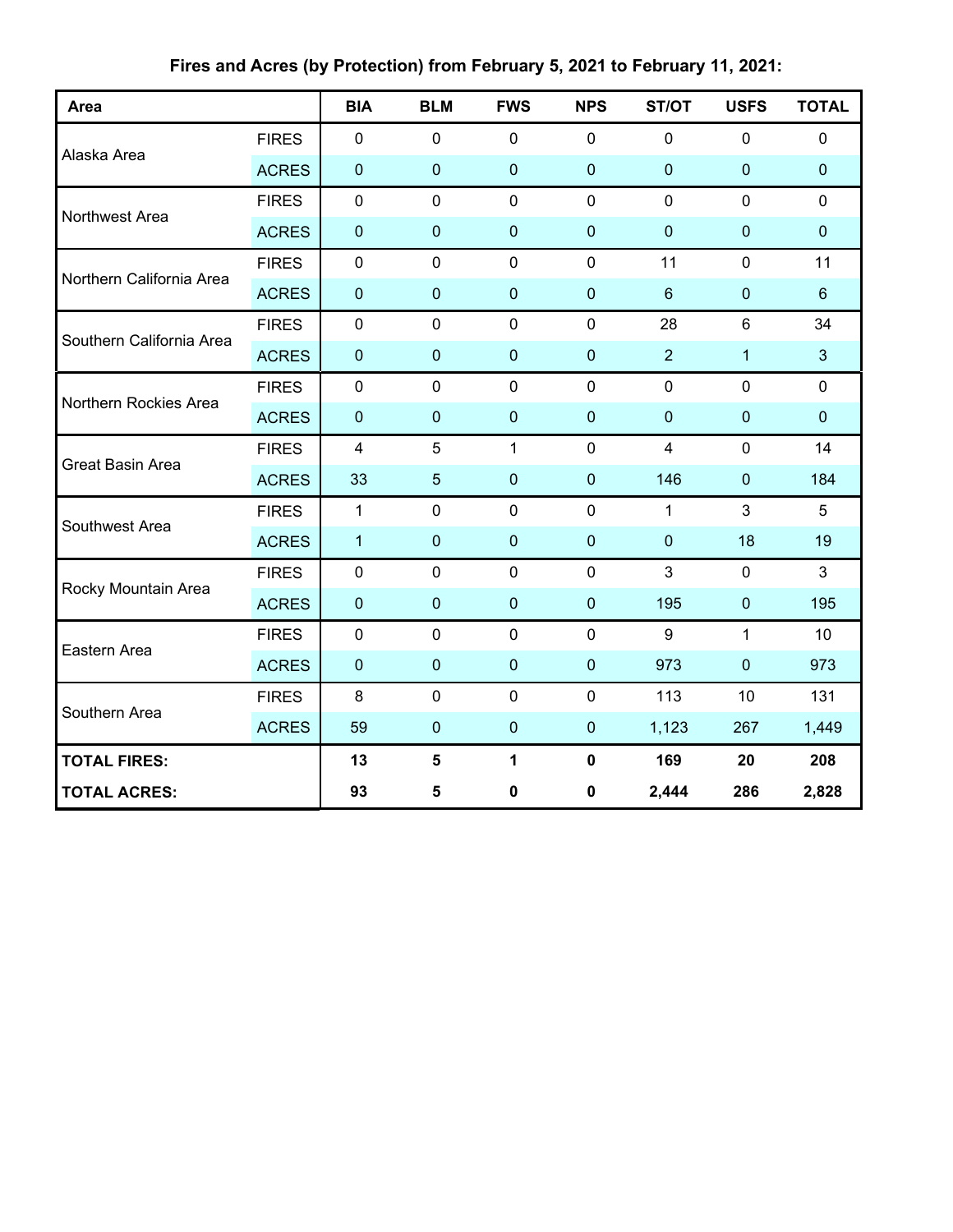| Area                     |              | <b>BIA</b>       | <b>BLM</b>       | <b>FWS</b>     | <b>NPS</b>       | ST/OT          | <b>USFS</b>             | <b>TOTAL</b> |
|--------------------------|--------------|------------------|------------------|----------------|------------------|----------------|-------------------------|--------------|
|                          | <b>FIRES</b> | $\mathbf 0$      | $\mathbf 0$      | $\pmb{0}$      | $\mathbf 0$      | $\mathbf 0$    | $\pmb{0}$               | $\pmb{0}$    |
| Alaska Area              | <b>ACRES</b> | $\boldsymbol{0}$ | $\pmb{0}$        | $\pmb{0}$      | $\boldsymbol{0}$ | $\mathbf 0$    | $\boldsymbol{0}$        | $\pmb{0}$    |
| Northwest Area           | <b>FIRES</b> | $\mathbf 0$      | $\mathbf{1}$     | $\mathbf 0$    | $\mathbf 0$      | $\overline{0}$ | $\mathbf 0$             | 1            |
|                          | <b>ACRES</b> | $\mathbf 0$      | $\pmb{0}$        | 0              | $\boldsymbol{0}$ | $\mathbf 0$    | $\mathbf 0$             | $\mathbf 0$  |
| Northern California Area | <b>FIRES</b> | $\mathbf 0$      | $\mathbf 0$      | $\mathbf 0$    | $\mathbf 0$      | 114            | 13                      | 127          |
|                          | <b>ACRES</b> | $\boldsymbol{0}$ | $\pmb{0}$        | 0              | $\boldsymbol{0}$ | 235            | 55                      | 290          |
| Southern California Area | <b>FIRES</b> | 1                | $\overline{2}$   | $\mathbf 0$    | $\mathbf 0$      | 252            | 40                      | 295          |
|                          | <b>ACRES</b> | $\overline{2}$   | $\,6\,$          | $\pmb{0}$      | $\pmb{0}$        | 944            | 1,103                   | 2,055        |
| Northern Rockies Area    | <b>FIRES</b> | 9                | $\mathbf{1}$     | $\mathbf 0$    | $\mathbf 0$      | 11             | 3                       | 24           |
|                          | <b>ACRES</b> | 1,006            | $\overline{5}$   | $\pmb{0}$      | $\mathbf 0$      | 5,262          | $\mathbf{1}$            | 6,274        |
| <b>Great Basin Area</b>  | <b>FIRES</b> | 5                | 19               | 1              | $\overline{0}$   | 13             | $\overline{\mathbf{4}}$ | 42           |
|                          | <b>ACRES</b> | 34               | $\bf 8$          | 0              | $\mathbf 0$      | 147            | $\mathbf 0$             | 189          |
| Southwest Area           | <b>FIRES</b> | 37               | $\boldsymbol{9}$ | $\mathbf 0$    | $\mathbf{1}$     | 17             | 19                      | 83           |
|                          | <b>ACRES</b> | 135              | $\bf 8$          | $\mathbf{0}$   | $\pmb{0}$        | 47             | 1,297                   | 1,487        |
| Rocky Mountain Area      | <b>FIRES</b> | $\mathbf{1}$     | $\mathbf{1}$     | $\mathbf 0$    | $\mathbf{1}$     | 17             | $\overline{3}$          | 23           |
|                          | <b>ACRES</b> | $\mathbf 0$      | $\pmb{0}$        | $\mathbf{0}$   | $\mathbf{1}$     | 2,935          | 45                      | 2,981        |
| Eastern Area             | <b>FIRES</b> | $\mathbf 0$      | $\mathbf 0$      | $\mathbf 0$    | $\mathbf 0$      | 15             | $\overline{4}$          | 19           |
|                          | <b>ACRES</b> | $\mathbf 0$      | $\pmb{0}$        | $\mathbf 0$    | $\boldsymbol{0}$ | 988            | $\overline{3}$          | 991          |
| Southern Area            | <b>FIRES</b> | 94               | $\mathbf 0$      | $\overline{7}$ | $\overline{2}$   | 1,633          | 42                      | 1,778        |
|                          | <b>ACRES</b> | 2,728            | $\pmb{0}$        | 6,435          | $\pmb{0}$        | 29,970         | 1,055                   | 40,189       |
| <b>TOTAL FIRES:</b>      |              | 147              | 33               | 8              | 4                | 2,072          | 128                     | 2,392        |
| <b>TOTAL ACRES:</b>      |              | 3,905            | 27               | 6,435          | 1                | 40,529         | 3,560                   | 54,458       |

| Ten Year Average Fires (2011 – 2020 as of today) | 2.675  |
|--------------------------------------------------|--------|
| Ten Year Average Acres (2011 – 2020 as of today) | 51.644 |

**\*\*\*Changes in some agency YTD acres reflect more accurate mapping or reporting adjustments.** \*\*\*Additional wildfire information is available through the Geographic Areas at **<https://gacc.nifc.gov/>**

**Predictive Services Discussion:** Arctic air will continue to pour into the central US with record breaking temperatures likely in some locations, especially on the Plains. Multiple winter storms are expected across the southern Plains before pivoting and moving into the Ohio Valley, Mid-Atlantic, and Northeast early and late next week. Much of the CONUS will receive precipitation over the next week except portions of the northern Plains and Prairies and the Mojave and Sonoran Deserts. Heavy snow is likely across many of the mountains in the West with lower elevation snow also likely in portions of the West.

Given the very cold air moving into the CONUS and cold fronts pushing into Mexico, there will be limited potential for critical fire weather conditions. However, dry and breezy conditions are possible in portions of the Southwest ahead of approaching cold fronts at times.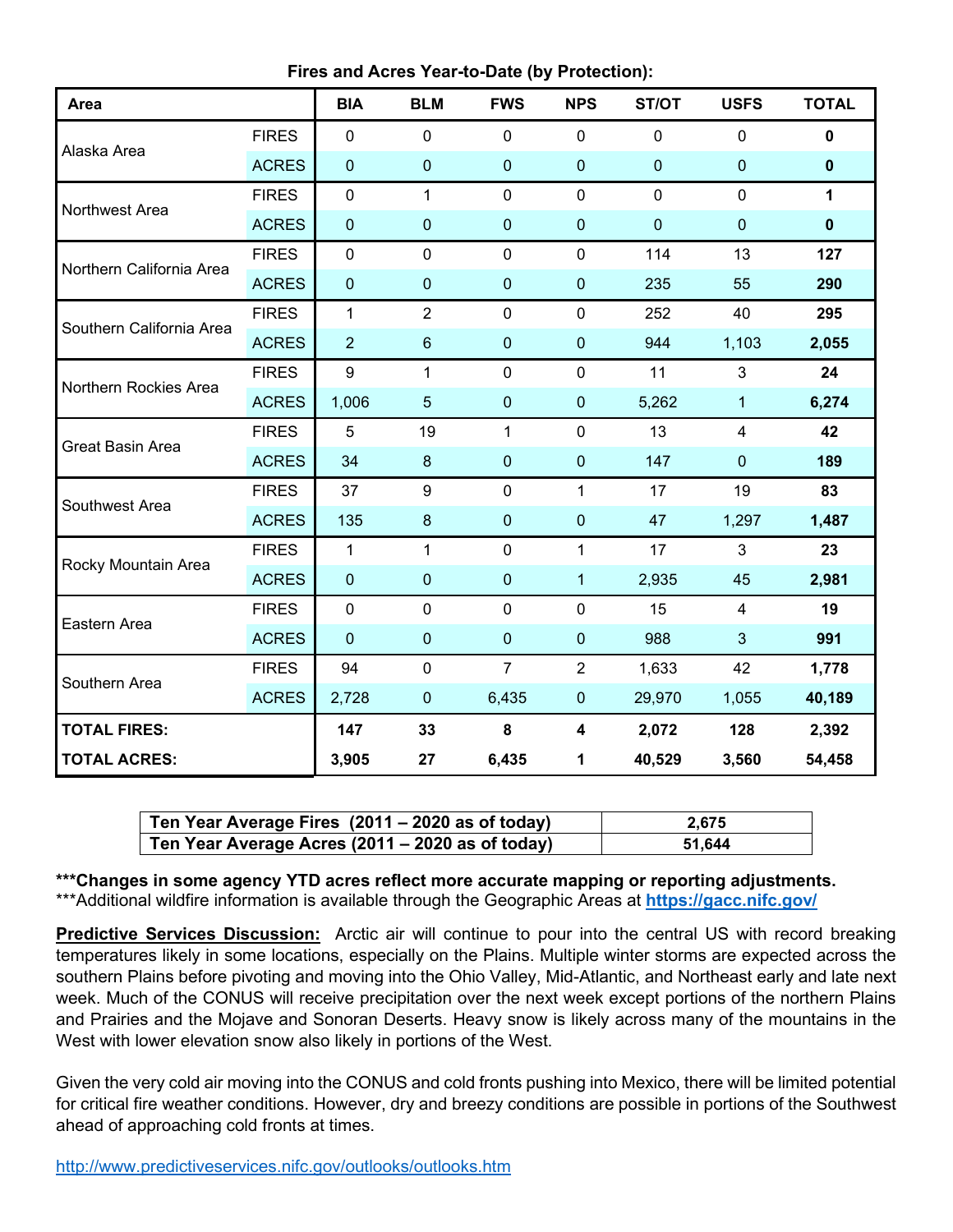



Heat bec[omes a problem when](http://www.nwcg.gov/committees/6-Minutes-for-safety) humidity, air temperature, and radiant heat combine with hard work to raise body temperature beyond safe limits. Sweat is your main defense. Everyone on the fireline must understand the importance of drinking water often.

**Heat disorders** are a group of illnesses caused by prolonged exposure to hot temperatures, restricted fluid intake, or failure of the body's ability to regulate its temperature. The general term used for heat disorders is hyperthermia (pronounced hi-per-THUR-mee-uh).

- The three most common forms of hyperthermia are:
	- Heat cramps.
	- Heat exhaustion.
	- Heat stroke.

**Heat cramps** are the least serious form of hyperthermia. They are the first sign that the body is having difficulty with increased temperature. Heat cramps are a warning sign that more serious problems may soon develop.

**Heat exhaustion** is more serious than heat cramps. Heat exhaustion results when the body produces more heat that it can dissipate. The body may become dehydrated, or its temperature regulation system may begin to fail.

- Heat exhaustion is characterized by:
	- Weakness.
	- Extreme fatigue.
	- Nausea.
	- Headaches.
	- Wet, clammy skin
	- Dark yellow or orange urine.

Mental confusion may develop. This is a serious trigger point of the onset of heat stroke.

The first steps in treating any form of hyperthermia include:

- Moving the patient to a cooler location.
- Providing the patient with cool water.
- Giving the patient liquids that contain electrolytes.

Electrolytes are chemicals that occur naturally in the body and that maintain the proper balance of fluids in the body. The usual liquids given a patient are sports drink such as Gatorade. Heat exhaustion results when the body produces more heat than it can dissipate. Inadequate fluid intake is a major contributing factor. Treat heat exhaustion by resting in a cool environment, removing clothing so that sweat can evaporate, and replacing fluids and electrolytes.